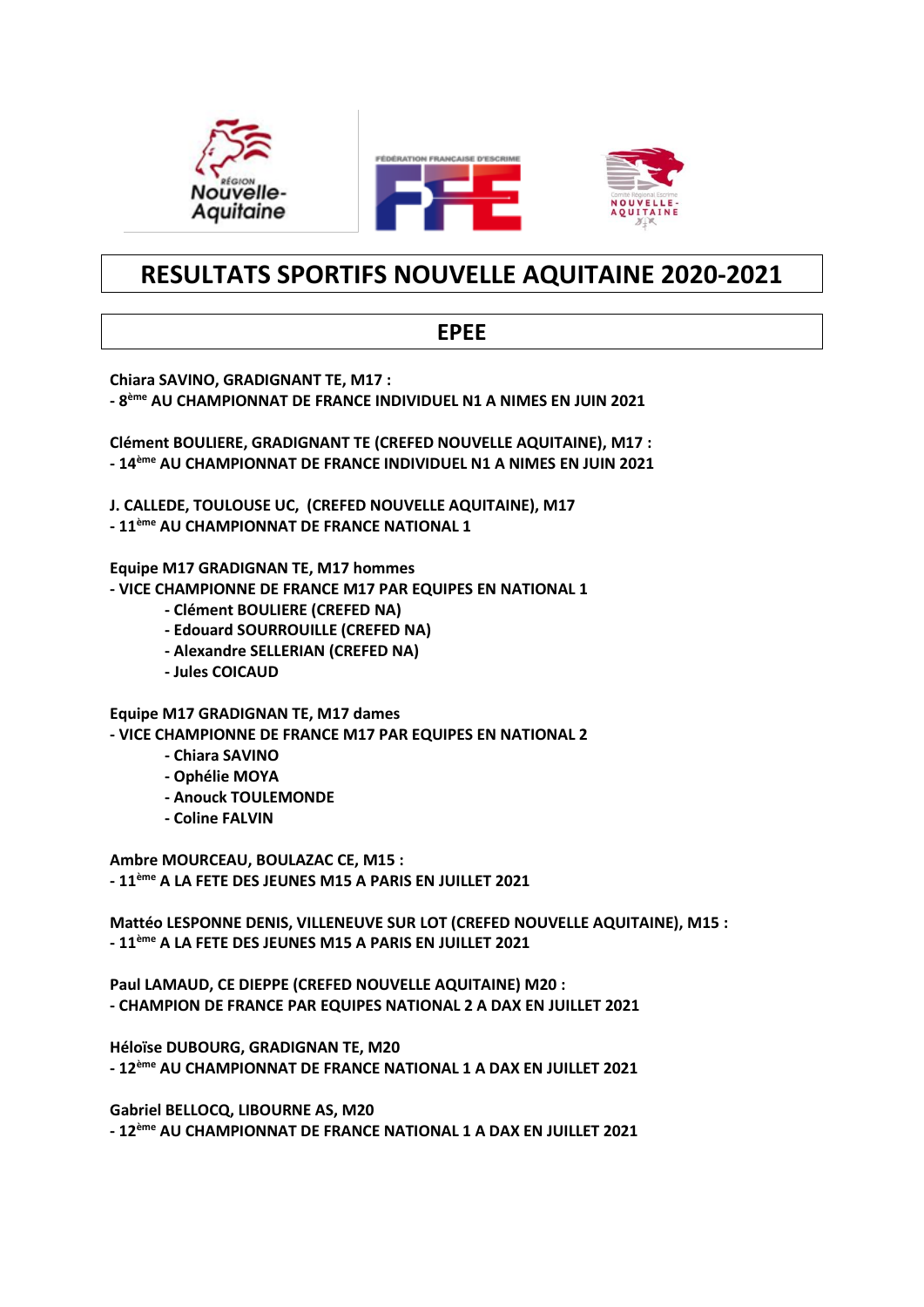#### Equipe M20 LIBOURNE AS, M20 hommes - 3<sup>ème</sup> AU CHAMPIONNAT DE FRANCE M20 PAR EQUIPES EN NATIONAL 2

- Gabriel BELLOCO
- Arthur LUCAS
- Pierrick ROUSSEAU
- Tom BRASA

## **FLEURET**

Marion ROUSSEAU, BORDEAUX EC (CREFED NOUVELLE AQUITAINE), M20 :

- 1ère AU CHALLENGE NATIONAL FLEURET D'ANTHONY M20 EN MAI 2021
- 5<sup>ème</sup> AU CHAMPIONNAT DE FRANCE U23 EN NATIONAL 1 A RENNES EN JULLET 2021
- 14<sup>ème</sup> AU CHAMPIONNAT DE FRANCE M20 NATIONAL 1 A PARIS EN JUILLET 2021

Shana DUPIN, BORDEAUX EC, (CREFED NOUVELLE AQUITAINE), M17 : - 3<sup>ème</sup> AU CHAMPIONNAT DE FRANCE M17 INDIVIDUELLE N1 A ANTHONY EN JUIN 2021

**Equipe M17 MERIGNAC SAM** 

- CHAMPIONNE DE FRANCE M17 NATIONAL 2 A ANTHONY EN JUIN 2021

- M. GARGNE
- A. ALIX
- A. CATROS

**Emmy NAYL, BORDEAUX EC, M20:** 

- VICE-CHAMPIONNE DE FRANCE U23 NATIONAL 1 A RENNES EN JUILLET 2021

- 3<sup>ème</sup> AU CHAMPIONNAT DE FRANCE M20 NATIONAL 1 A PARIS EN JUILLET 2021

Angèle SANSON, LA ROCHELLE, M15 :

- 2<sup>ème</sup> A LA FETE DES JEUNES M15 A PARIS EN JUILLET 2021

Adèle ALIX. MERIGNAC SAM. M15 :

- 13<sup>ème</sup> A LA FETE DES JEUNES M15 A PARIS EN JUILLET 2021

- T16 AU CHAMPIONNAT DE FRANCE M17 INDIVIDUELLE N1 A ANTHONY EN IUIN 2021

Doriane LECHAT, LA ROCHELLE, M15 :

- 16<sup>ème</sup> A LA FETE DES JEUNES M15 A PARIS EN JUILLET 2021

Héloïse DELOGE, BORDEAUX EC, M15 : - T16 AU CHAMPIONNAT DE FRANCE M17 INDIVIDUELLE N1 A ANTHONY EN JUIN 2021

Héloïse PELLETIER. CE MEDOC (POLE FRANCE RELEVE) M20 : - 6<sup>ème</sup> AU CHAMPIONNAT DE FRANCE M20 NATIONAL 1 A PARIS EN JUILLET 2021

**Equipe M20 Bordeaux EC fleuret dames** 

- VICE-CHAMPIONNE DE FRANCE M20 PAR EQUIPES EN NATIONAL 1

- Marion ROUSSEAU (CREFED NA)
- Fiona ECK (CREFED NA)
- Shana DUPIN (CREFED NA)
- Emmie NAYL

Adèle-Rose LIGNIER, NANTES ETUDIANTS CLUB, (CREFED NOUVELLE AQUITAINE), M20 - CHAMPIONNE DE FRANCE M20 PAR EQUIPE EN NATIONAL 2 A PARIS EN JUILLET 2021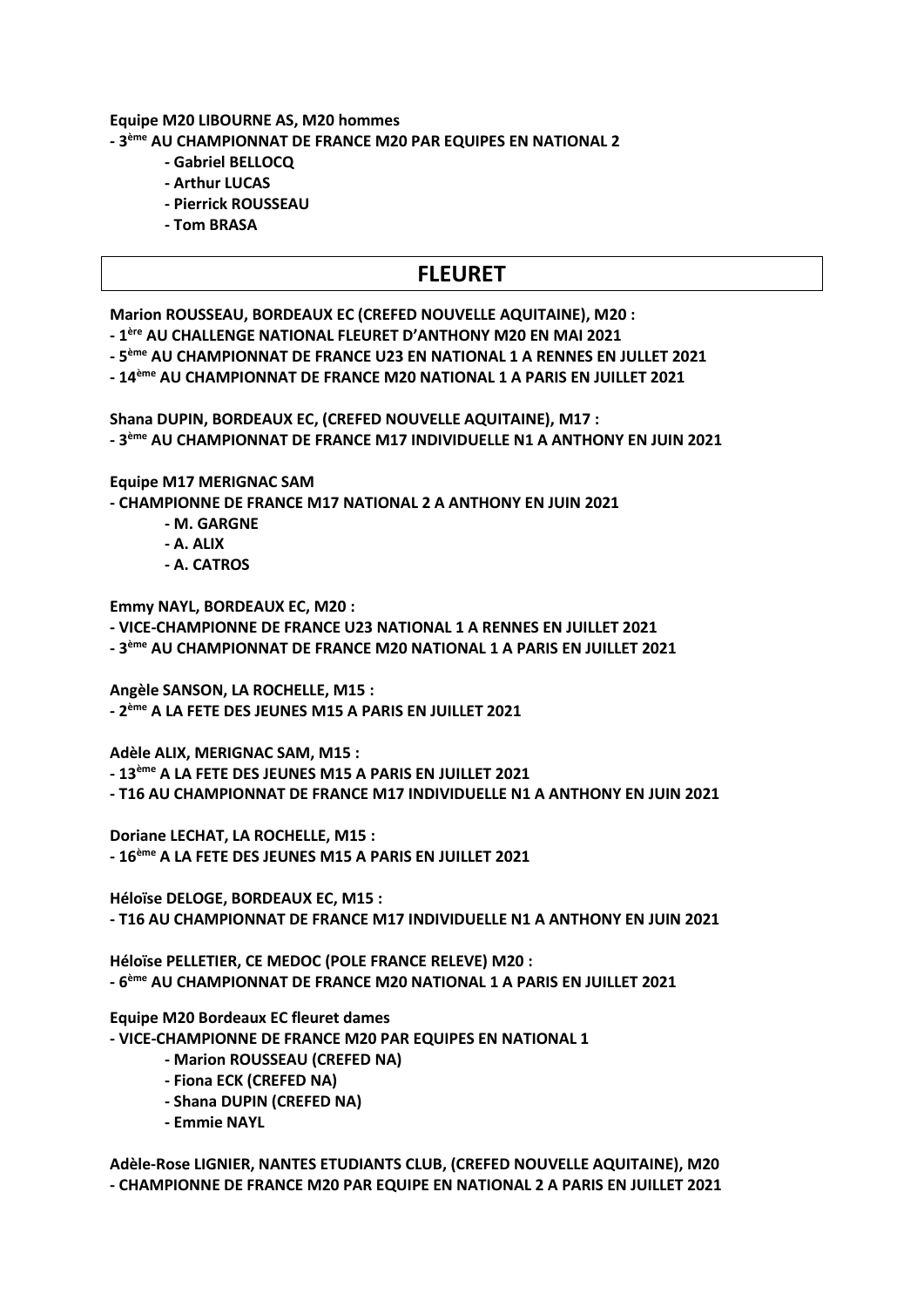### **SABRE**

Samuel JARRY, SECTION PALOISE (CREFED NOUVELLE AQUITAINE), M20 :

- SELECTIONNE AUX CHAMPIONNATS DU MONDE 2021 DU CAIRES MEDAILLE DE BRONZE PAR **EQUIPES** 

- 2<sup>ème</sup> AU CHALLENGE NATIONAL M20 DE JOUE LES TOURS

- ENTREE A L'INSEP EN SEPTEMBRE 2021

- 9<sup>ème</sup> AU CHAMPIONNAT DE FRANCE M20 NATIONAL 1 A CHARLEVILLE-MEZ EN JUILLET 2021

Paco BOUREAU, SECTION PALOISE (CREFED NOUVELLE AQUITAINE), M20 :

. SELECTIONNE AUX CHAMPIONNATS DU MONDE 2021 DU CAIRES MEDAILLE DE BRONZE PAR **EQUIPES** 

- 1<sup>er</sup> AU CHALLENGE NATIONAL M20 DE JOUE LES TOURS

- ENTREE A L'INSEP EN SEPTEMBRE 2021

- CHAMPION DE FRANCE M20 INDIVIDUELLE NATIONAL 1 A CHARLEVILLE-M. EN JUILLET 2021

Alexandre ANDREONE, SECTION PALOISE (CREFED NOUVELLE AQUITAINE), M20 :

- 3<sup>ème</sup> AU CHALLENGE NATIONAL M20 DE JOUE LES TOURS

- 14<sup>ème</sup> AU CHAMPIONNAT DE FRANCE M20 NATIONAL 1 A CHARLEVILLE-MEZ EN JUILLET 2021

Albin GUYONNAUD. SECTION PALOISE (CREFED NOUVELLE AQUITAINE). M17:

- CHAMPION DE FRANCE M17 INDIVIDUEL EN NATIONAL 1 A PAU EN JUIN 2021

- 13<sup>ème</sup> AU CHAMPIONNAT DE FRANCE M20 NATIONAL 1 A CHARLEVILLE-MEZ EN JUILLET 2021

Eliott BIBI, SECTION PALOISE (INSEP), SENIORS :

- CHAMPION DE FRANCE U23 INDIVIDUEL EN NATIONAL 1 A Besancon EN JUILLET 2021

Laïa BERGEZ, SECTION PALOISE SAM, M15 :

- 9<sup>ème</sup> A LA FETE DES JEUNES M15 A PARIS EN JUILLET 2021

Ugo LATAPY, SECTION PALOISE (CREFED NOUVELLE AQUITAINE), M20 :

- 11<sup>ème</sup> AU CHAMPIONNAT DE FRANCE M20 NATIONAL 1 A CHARLEVILLE-MEZ EN JUILLET 2021

**Equipe M17 Section Paloise sabre dames** 

- CHAMPIONNE DE FRANCE M17 PAR EQUIPES EN NATIONAL 1

- CHAMPIONNE DE FRANCE M17 PAR EQUIPES EN NATIONAL 2

- CHAMPIONNE DE FRANCE M20 PAR EQUIPES EN NATIONAL 1

- Roxane CAYRAT (CREFED NA)

- Constance MERCIER
- 
- 

- A. TALLARICO

- 
- 

- Laîa BERGEZ

- 
- 
- 
- 
- 
- 
- 
- 
- 
- 
- 
- 
- 
- 
- 
- 
- 
- 
- 
- 
- 
- 
- 
- 
- 
- 

**Equipe M17 Section Paloise sabre hommes** 

- Albin GUYONNAUD (CREFED NA) - Nolann MIQUEU (CREFED NA)

- Félix RUEZ (CREFED NA)

**Equipe M20 Section Paloise sabre hommes** 

- Paco BOUREAU (CREFED NA) - Albin GUYONNAUD (CREFED NA) - Samuel JARRY (CREFED NA)

- Alexandre ANDREONE (CREFED NA)

- Tomar GORDON
	-
- 
- 
- 
- 
- 
- 
- 
- 
- 
- 
- 
- 
-